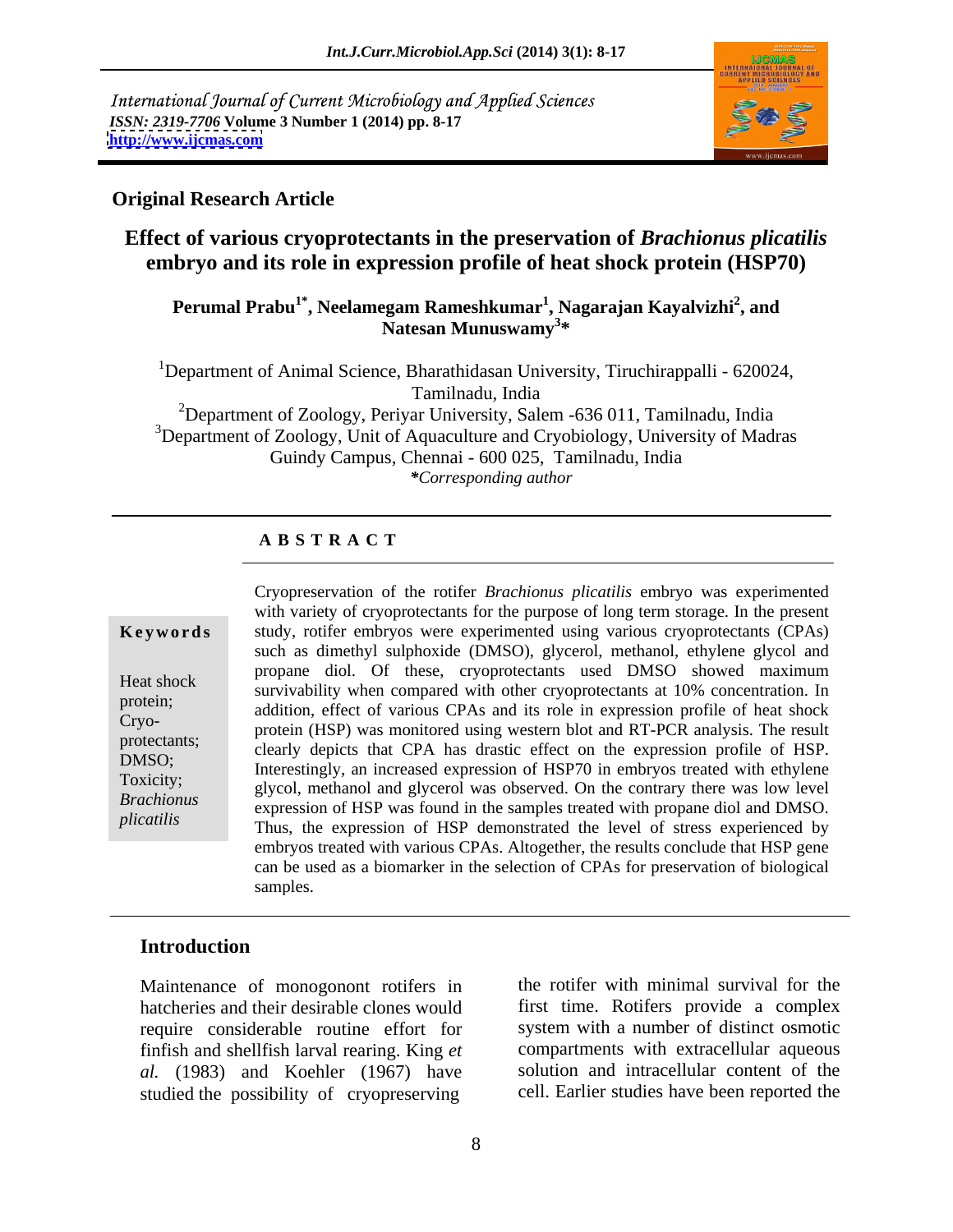difficulties in preservation of fully proteins have widely been employed as differentiated organisms and organs might be a consequence of this complex organisms (Werner and Nagel, 1997). In histological architecture and differentiated particular, B. plicatilis has been multicellularity (Newton and demonstrated to be an ideal system for Subramoniam, 1996). Although successful both toxicity assay and stress studies cryopreservation of mammalian embryos related (Cochrane *et al.*, 1991; Wheelock have been achieved and studied indepth, *et al.*, 1999).<br>cryopreservation information of the cryopreservation information

Cryoprotectants used should be a safe have been documented in rotifers exposed biological material against freezing to different stresses such as heavy metals damage, which can be a toxic and (Cochrane *et al.* 1991), chemically hindrance in revival. It has also been dispersed oil (Wheelock *et al.*, 1999), and shown that the extent of toxicity of various span extension (Kaneko *et al.*, 2002). CPAs differs with respect to the particular Moreover, nutritional stress and biological sample (Fahy, 1984). As a temperature in *Plationus patulus* former, Shaluei *et al*. (2013) revealed the (Cecchine and Snell, 1999) and arsenite importance of permeable and non- stress in *Cladoceran* (Chen and Sillett, permeable CPAs concentration and 1999) have also been reported. Similarly, equilibration period for designing Wheelock *et al* (1999) found increased optimized cryo-media for preservation of level of HSP expression at elevated goldfish embryos. CPAs provide temperatures in *B. plicatilis*. Although, protection from cold and hot shock several studies have reported the effect of treatments to prevent cell dehydration. In addition, mechanism of CPA toxicity, distraction of trans membrane ionic effect in the organisms used for pumps, enzymes, generate toxic formaldehyde, disruption of the knowledge, this is the first report to give a mitochondrial transport system, dissolving DNA structure, metaboloic activity and cytoskeleton proteins have been the profile of HSP. In the present study, proposed factors of injury to cells (Bonner and Klibanov, 2000; Zampolla *et al*., 2011; Spikings *et al*., 2012).

Organism must be able to adapt with a constantly changing external environment for survival. One of the mechanisms that a Test organism cell use to respond to adverse environmental conditions is the synthesis of stress protein, which to act as a used as the model organism. It was molecular chaperones mainly assist in identified and isolated by following the

biomarkers for a wide variety of aquatic particular, *B. plicatilis* has been demonstrated to be an ideal system for *et al.,* 1999).

invertebrates is rather limited (King *et al.* King *et al*. (1983) suggested a range of 9- 1983; Toledo *et al.* 1989). 12% DMSO for the cryopreservation of monogonont rotifer. Stress protein studies Moreover, nutritional stress and temperature in *Plationus patulus* CPAs in various animal models, there is no clear evidence to exhibit CPAs toxic effect in the organisms used for cryopreservation. To best of our concrete evidence that CPA cause toxic effect which results in the expression effects of various CPAs in correlation with expression profile of HSP in rotifer embryo have been documented.

## **Materials and Methods**

### **Test organism**

maintaining protein integrity. The stress method of Ruttner-Kolisko (1974). Brackish water rotifer *B. plicatilis* was used as the model organism. method of Ruttner-Kolisko (1974).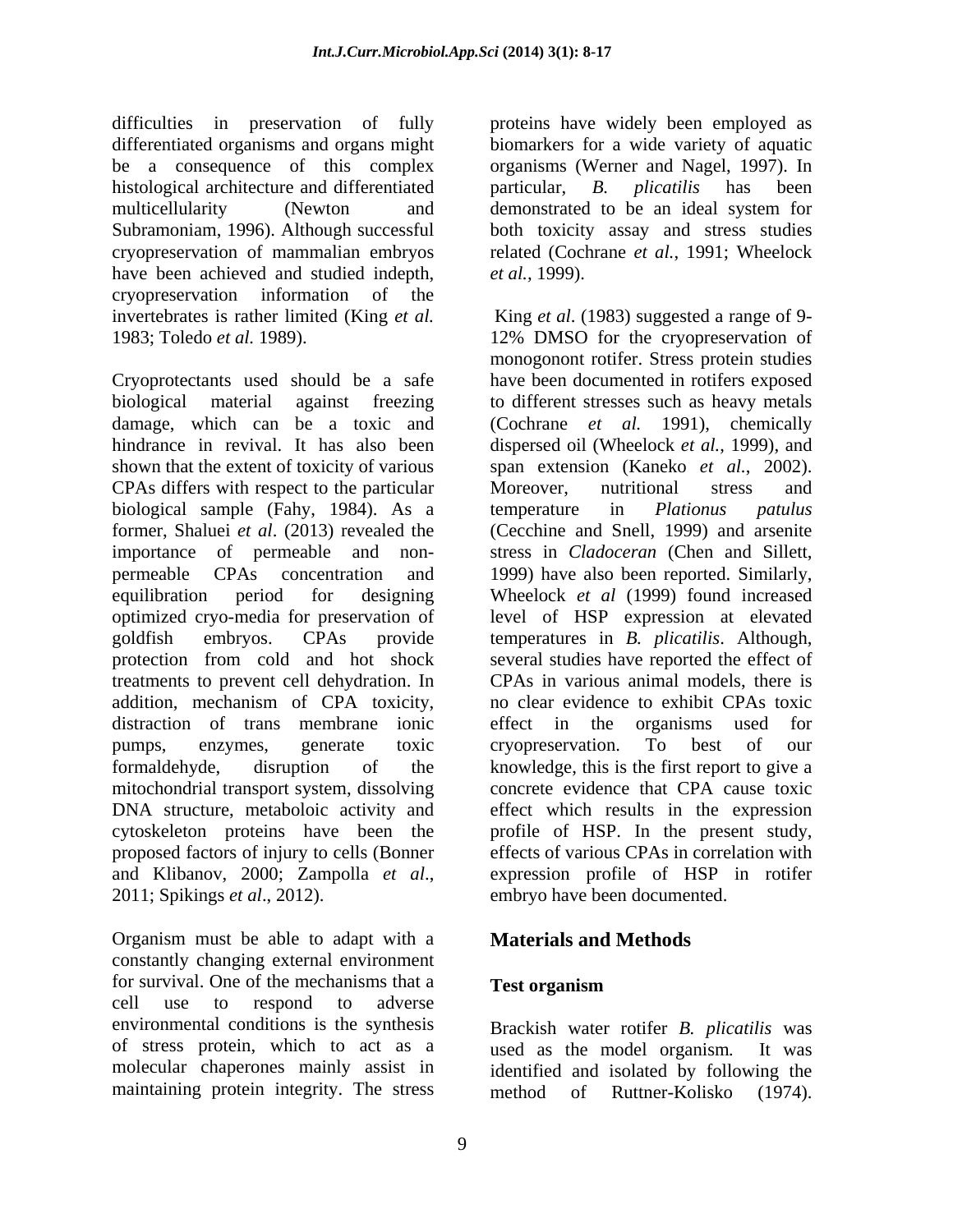Rotifers were fed with *Chlorella vulgaris* percentage of mortality was calculated, in at a density of  $2x10^6$  cells/ml and the pH was maintained at 6.5±0.5. The without CPA (King *et al.*, 1983). experimental temperature for the culture of rotifers was  $25^{\circ}$ C with 30% of salinity was maintained under laboratory **reaction (RT-PCR) analysis** conditions (Hirayama and Kusano, 1972). Rotifer embryos were normally attached to Total RNA was isolated from CPAs allow the separated embryos to settle cDNA synthesis. Primers used

Five well-known low molecular weight permeating CPAs such as dimethyl sulphoxide (DMSO), methanol, ethylene glycol, propane diol and glycerol were purchased from Sigma Aldrich & Co (St (Mumbai, India). 100μL reaction mixtures contained

The cryoprotectant toxicity study was a 20nmol dNTP mixture, 10µL of 10X PCR carried with various CPAs at the buffer (100mM Tris-HCl pH 8.3, 500mM carried with various CPAs at the Isolated embryos were transferred individually by using a Pasteur pipette into the CPAs medium at room temperature (25°C) (Bedding *et al.,* 2000). For 10%concentration and 20min equilibration period was maintained (Toledo *et al.,* 1989). After exposure, the embryos were rinsed with culture medium (seawater 30 ) to remove the CPA (six replicates After CPAs toxicity assessment, the /n-50). Survival was expressed by the number of embryos that provided neonates swimming actively divided by the number of embryos recovered after 8-24 hr (hatching period) of BOD incubation. Sample buffer (Laemmli, 1970),<br>Unhatched embryos were scored and the centrifuged and loaded in a 10% SDS-

<sup>6</sup> cells/ml and the pH control 100% of hatching was obtained control 100% of hatching was obtained

# **Reverse transcription-polymerase chain**

the body of adults. Embryos were treated rotifers by following the TRIZOL separated by vortex mixing for 10-15 min method (Qiagen, Hilden, Germany). Two and the culture was left for 10 min to micrograms of total RNA was used for (Parez *et al.* 1988). were F1 (5'-GGATCATCAA(C/T) GA **Cryoprotectants** AGAGCATCAACCC(C/A/G) GACGAG Louis, USA) and methanol from SRL performed at 72<sup>o</sup>C for 5 min. Each of the **Cryoprotectant toxicity assessment** approximately 1µg first strand cDNA concentration of 10% (v/v) for 20 min KCl,  $15 \text{mM MgCl}_2$ , 0 01% (w/v) gelatin) equilibration time in artificial seawater. and 1U Ex *Taq* DNA polymerase. PCR complete penetration of the CPA  $\beta$ -actin which served as an internal Total RNA was isolated from CPAs cDNA synthesis. Primers used GCCCACGGC-3') and R1 (5'-AACA GC-3 ) for HSP70 as described by Kaneko *et al* (2002). PCR was carried out for 3 min at 94°C followed by 30 cycles of denaturation at 94°C for 30s, annealing at 55°C for 30s, and extension at 72°C for The final extension step was performed at 72°C for 5 min. Each of the 100µL reaction mixtures contained 40pmol of forward and reverse primers synthesized from total RNA of rotifers, 20nmol dNTP mixture, 10µL of 10X PCR buffer (100mM Tris-HCl pH 8.3, 500mM products were separated on 1% agarose gels and stained with ethidium bromide. The intensity and expression of the product was observed and compared with -actin which served as an internal standard. **Executive Standard** 

### **Western blot analysis**

embryos were isolated, homogenized, and the total protein content was determined by Bradford assay (1976). Samples (20µg) were boiled for 10 min in SDS-PAGE sample buffer (Laemmli, 1970), centrifuged and loaded in a 10% SDS-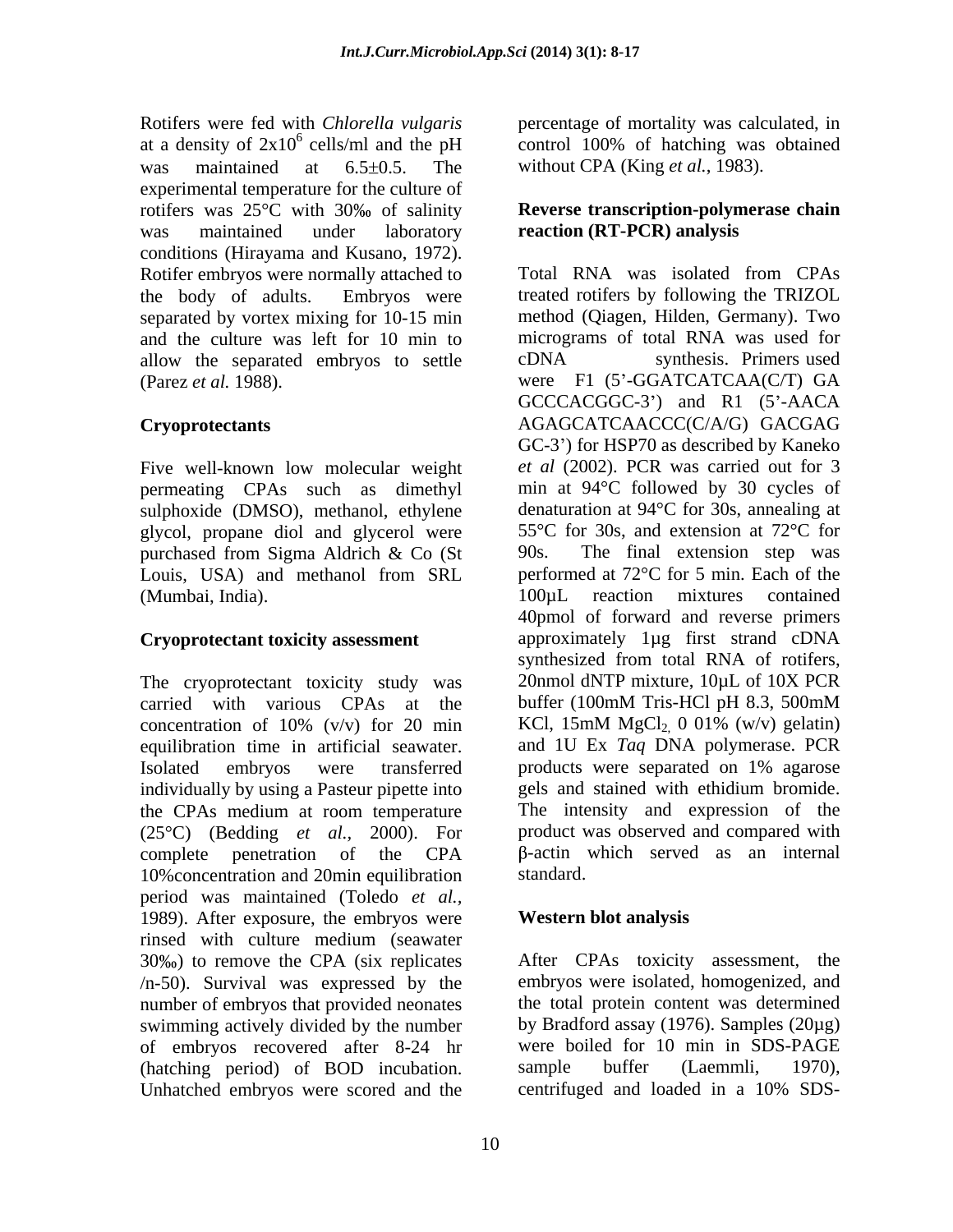polyacrylamide gel. Electrophoresis was carried out at 50 mA for 4 hr. sperm and provides better protection at Electroblotting of the proteins upon the supported nitrocellulose was performed present study, it was determined that 10 % for 90 min at 25V/ 130mA as described by concentration of DMSO was found Towbin *et al* (1979). After transfer, the suitable for the preservation of rotifer membrane was removed and the protein embryo than other CPAs. The patent of the was visualized using Ponceau S. The CPA toxicity is dependent on the type of membrane was blocked in blocking buffer CPAs, concentration, equilibration time for 1 hr at room temperature and washed with washing buffer, and subsequently incubated with the primary antibody mouse monoclonal HSP 70 antibody The results clearly indicated that low  $(1:3000)$  for overnight at  $4^{\circ}$ C. The survival rate was obtained with glycerol membrane was washed in washing buffer (30.33±2.5%) in comparison with DMSO twice and incubated with a secondary (74.66±4.70%). Other CPAs such as antibody (alkaline phosphatase conjugated methanol (65.33±2.5 %), propane diol antibody) (1:1000) for 2 hr at room (51.66±2.5 %) and ethylene glycol temperature. The membrane was once (40.66±2.5 %) resulted in a minimal again washed and then incubated with survival rate of rotifer embryos DAB for 10-15 min at room temperature respectively (Figure.1). However, survival in the dark. After color development the of rotifer embryos using the methanol, membrane was washed twice with distilled propane diol, ethylene glycol and glycerol water to stop the DAB reaction. was significantly lower when compared Expression of the product was observed with the DMSO (P< 0.05). Meryman *et*  and compared with  $\beta$ -actin which was al., (1997) has reported that CPAs such as used simultaneously as an internal control. glycerol, glucose, polyhydric alcohol and The blots were transformed to digital DMSO are known to function as effective format using a scanning densitometer cryoprotective agents during low

The percentage of survival and expression effective protectant its mechanism of survival and expression of HSP 70 in

The protective role of CPAs has been described in terrestrial invertebrates (Baust induce formal dehyde formation in

used CPA for the cryopreservation of fish concentration between 5 and 25 %. In the present study, it was determined that 10 % and temperature during preservation (Fahy, 1984: Edyta and Szurek, 2011).

(Bio-Rad,USA). temperature and in freezing conditions. survival rate of rotifer embryos cryoprotective agents during low

**Statistical analysis** Although several studies on CPA toxicity of stress protein was subjected to Arc sin action still remains poorly understood. transformation (T= arcsin  $\forall p$ ), followed by Hydrophobic interactions between CPAs ANOVA to determine the variation of and proteins and the extent of hydrogen rotifers changed significantly with CPAs molecules (Arakawa *et al*., 1990; Fahy *et*  treatment. *al*., 2004) have been proposed as major **Results and Discussion** has also been shown that CPAs change the and Morrissey, 1977). It is generally cryopreservation medium (Karran and known that DMSO is the most commonly Legge, 1996). Further, it has beenhave been show clear evident as an effective protectant its mechanism of binding between CPAs and water cause for CPA toxicity. Nevertheless, it intracellular pH which cause intracellular  $Ca<sub>2</sub><sup>+</sup>$  release (Damien *et al.*, 1990), and induce formaldehyde formation in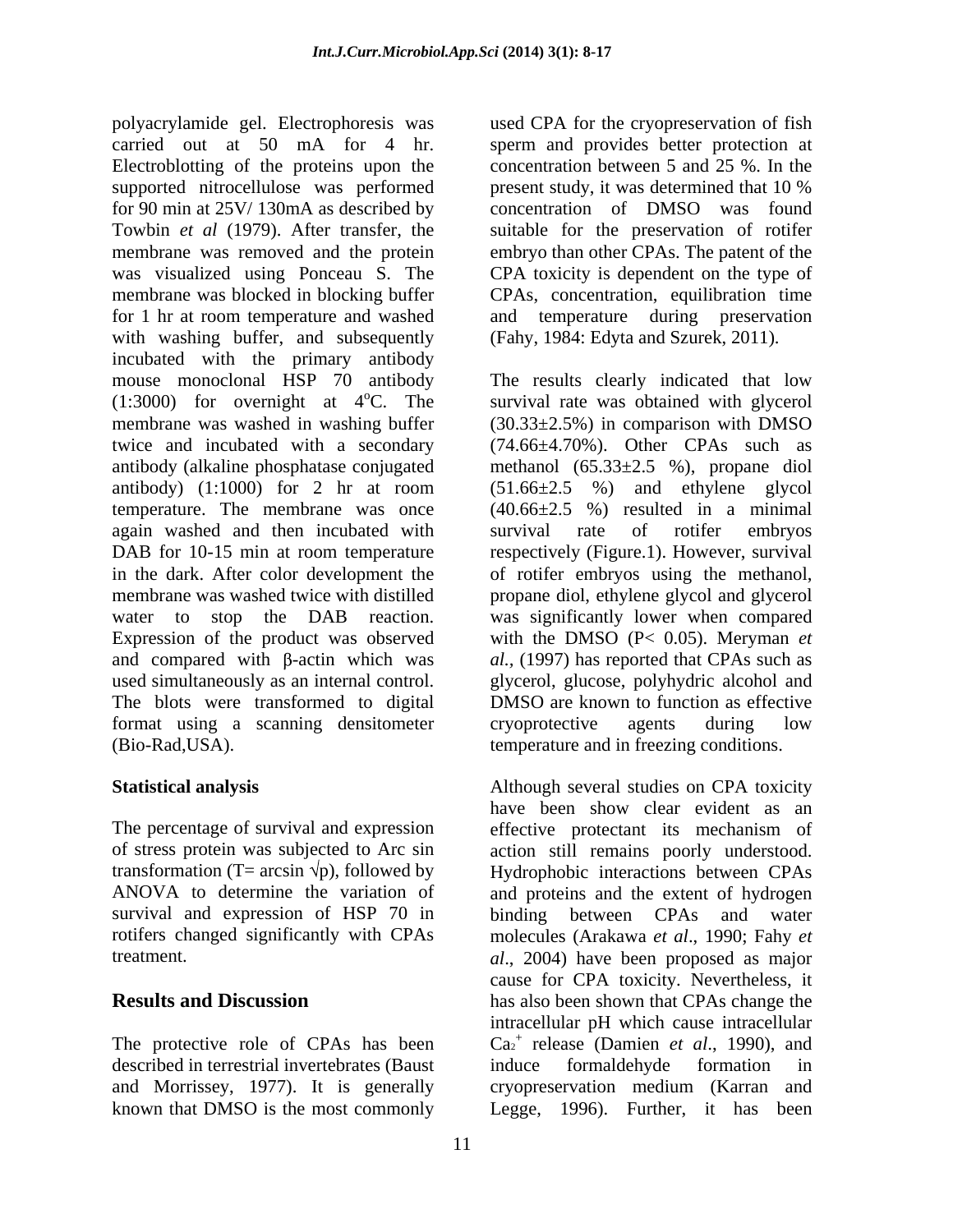questioned whether CPA toxicity is related (10%) followed by western-blot analysis. to osmotic stresses that occur during Immunoblot analysis of the rotifers addition and removal of CPAs. (Huang *et al*., 2006; Fahy, 1984). In addition, Pedro part of the membrane with a molecular *et al*., (2005) clearly stated that PROH permeates into mouse oocytes faster than DMSO and EG, and thus causes less osmotic stresses among the tested CPAs. In our study, it is clear that DMSO and methanol at 10% concentration prove to be glycol, methanol, and glycerol compared<br>optimal for successful cryopreservation of to the DMSO and propane diol. optimal for successful cryopreservation of rotifer embryos. Whereas other CPAs resulted in high mortality possibly due to the enhanced permeability provided by these CPAs which had an adverse effect on rotifer embryos. control (Figure. 2a). The relative

CPAs during the course of preservation do experience the stress conditions. In few reports animals exposed to metals, hormones, pesticides and effluents cause stressors. For example, by the induction of HSPs (Sanders, 1993; Janz *et al.,* 1997; threshold for HSP induction can be 3). The differential expression of HSP70 acclimatization. Heat shock proteins are known to play a pivotal role in protein homeostasis and the cellular stress response within cells (Lindquist, 1986). Dietz and Somero (1993) demonstrated propane diol and DMSO. Therefore, based<br>that the summer-acclimatized *Gillichthys* on all the above results it is clear that 10% that the summer-acclimatized *Gillichthys* sp. fish had significantly higher levels of suggesting that HSPs have a critical role in HSP 58 was induced as a response to

CPAs, the embryos were analyzed for expression of HSP using SDS-PAGE

revealed a single fraction at the proximal weight of 70 kDa.

On the other hand, there is an evidence evident in untreated groups of rotifers that biological samples exposed to various when compared with  $\beta$ -actin (control). genetically controlled tolerance to propane diol was comparable to the Duffy *et al.*, 1999; Iwama *et al.*, 1999). Was further confirmed by HSP70 gene<br>While others have concluded that the expression in RT-PCR analysis (Figure. modified by acclimation and was noticed (579 bp) in rotifers exposed to HSP 90; there is strong evidence preserve the rotifer embryos. In addition, adapting to such environmental change. In RT-PCR analysis also emphasized the rotifers, Cochrane *et al*. (1991) found that same by showing the low level expression copper and tributyltin stress. results were in *vice versa* forother CPAs After the rotifer subjected to various and showed high mortality in the rotifer The detection of HSP70 by western blot revealed an increased expression of HSP70 in embryos treated with ethylene glycol, methanol, and glycerol compared to the DMSO and propane diol. Surprisingly, expression profile of HSP70 treated with DMSO and methanol showed a decrease in the HSP70 expression level which was almost similar to that of the control (Figure. 2a). The relative percentage of HSP70 expression was Statistical analysis clearly indicated the variation in the expression of HSP70 was significant in all CPAs  $(P<0.05)$ . However, the level of expression in DMSO (Figure. 2b). The expression of HSP70 protein in the western blot analysis was further confirmed by HSP70 gene expression in RT-PCR analysis (Figure. 3). The differential expression of HSP70 the CPAs. Among them ethylene glycol, methanol and glycerol showed elevated HSP70 gene expression in rotifer, whereas moderate expression level was observed in propane diol and DMSO. Therefore, based on all the above results it is clear that 10% of DMSO found to be more suitable to expression studies using western blot and of HSP70 using the DMSO. However, resulting in higher level HSP70 expression embryos.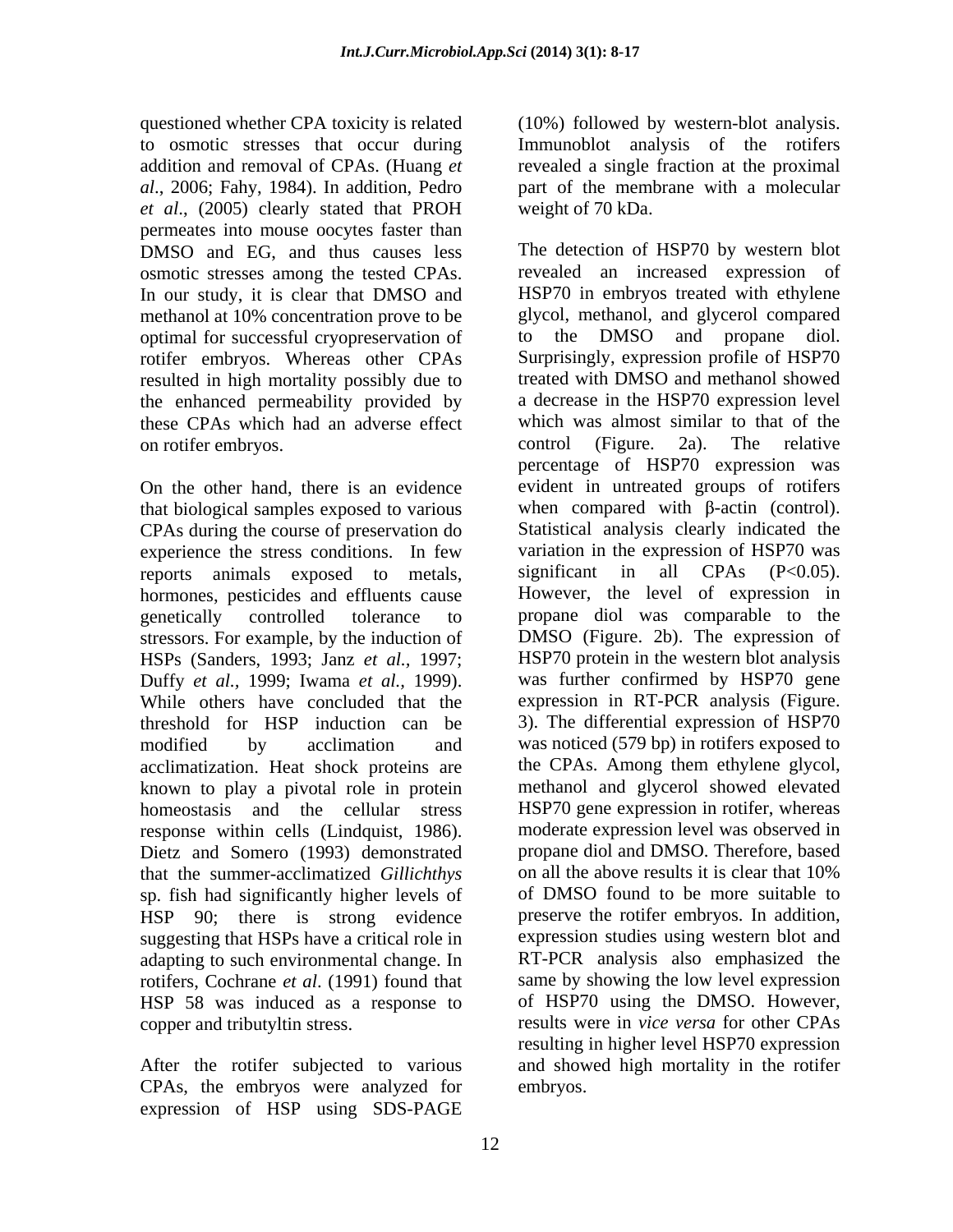**Figure.1** Survival of *B. plicatilis* embryo exposed to 10% concentration of CPA with 20 min equilibration time (mean±SD of 50 no. of embryos for in each group-five replicates)



**Figure.2a** Western blot analysis of rotifer embryos with different CPAs



Supernatant separated on SDS-PAGE and electroblotted to a nitrocellulose membrane (0.45µM). The membrane was probed using mouse monoclonal Hsp70 antibody. Developed membrane probe shows single band with an estimated molecular weight  $\sigma$  -70 kDa

Lane 1. DMSO 2. Methanol 3. Propanediol 4. Ethylene glycol 5**.** Glycerol 6. Control (normal embryo)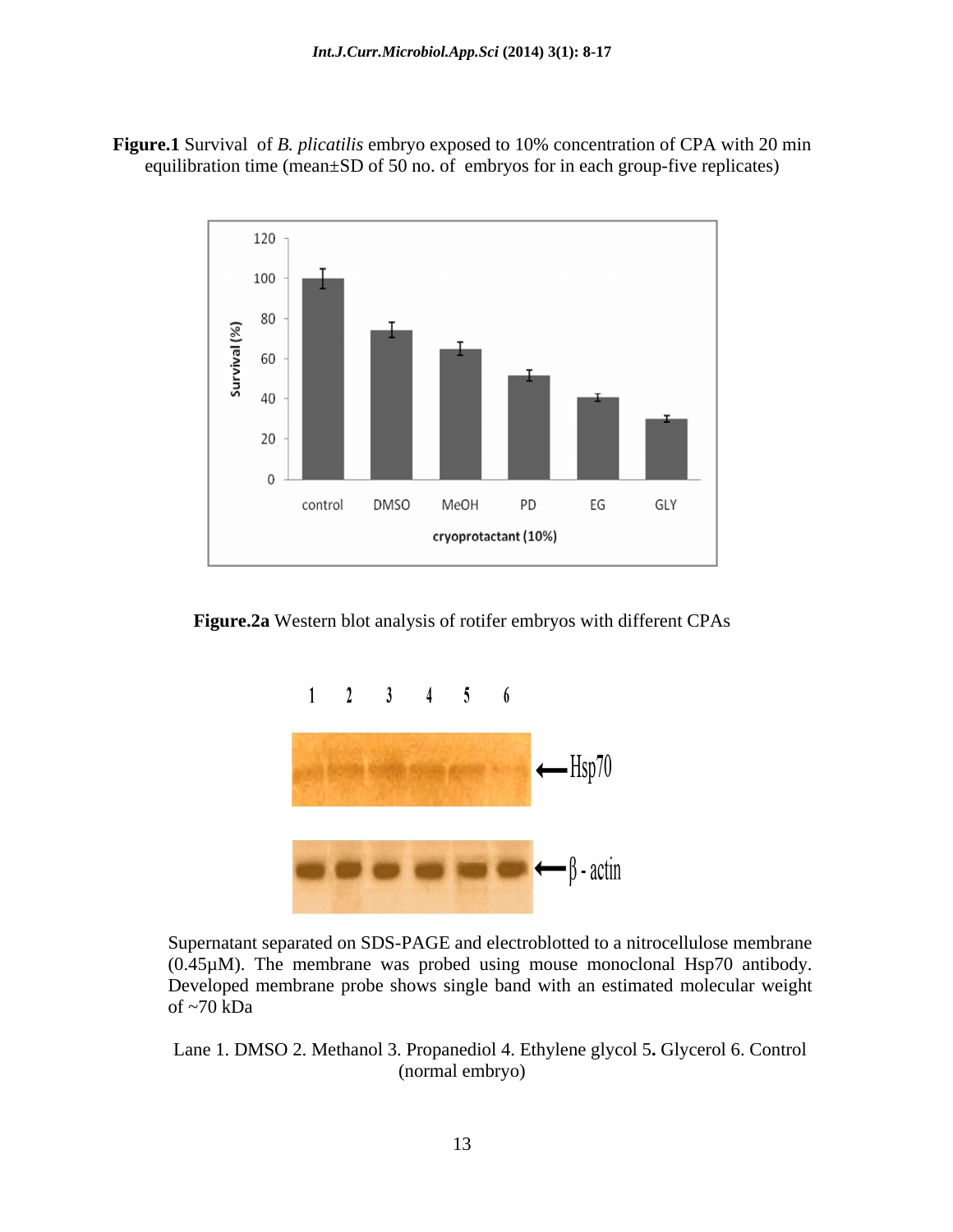



**Figure.3** RT-PCR expression profile of *Hsp70* gene of rotifer embryo with different CPAs with  $\beta$ -actin as internal control



Amplification of Hsp70 gene expression in 1% agarose gel electrophoresis. The expected amplicon size of 579bp gene in rotifers subjected to different CPAs at 20 min equilibration time. (bp - Ladder 1000 bp

Lane 1. DMSO 2. Ethylene glycol 3. Glycerol 4. Methanol 5. Propanediol 6. Control (without CPA)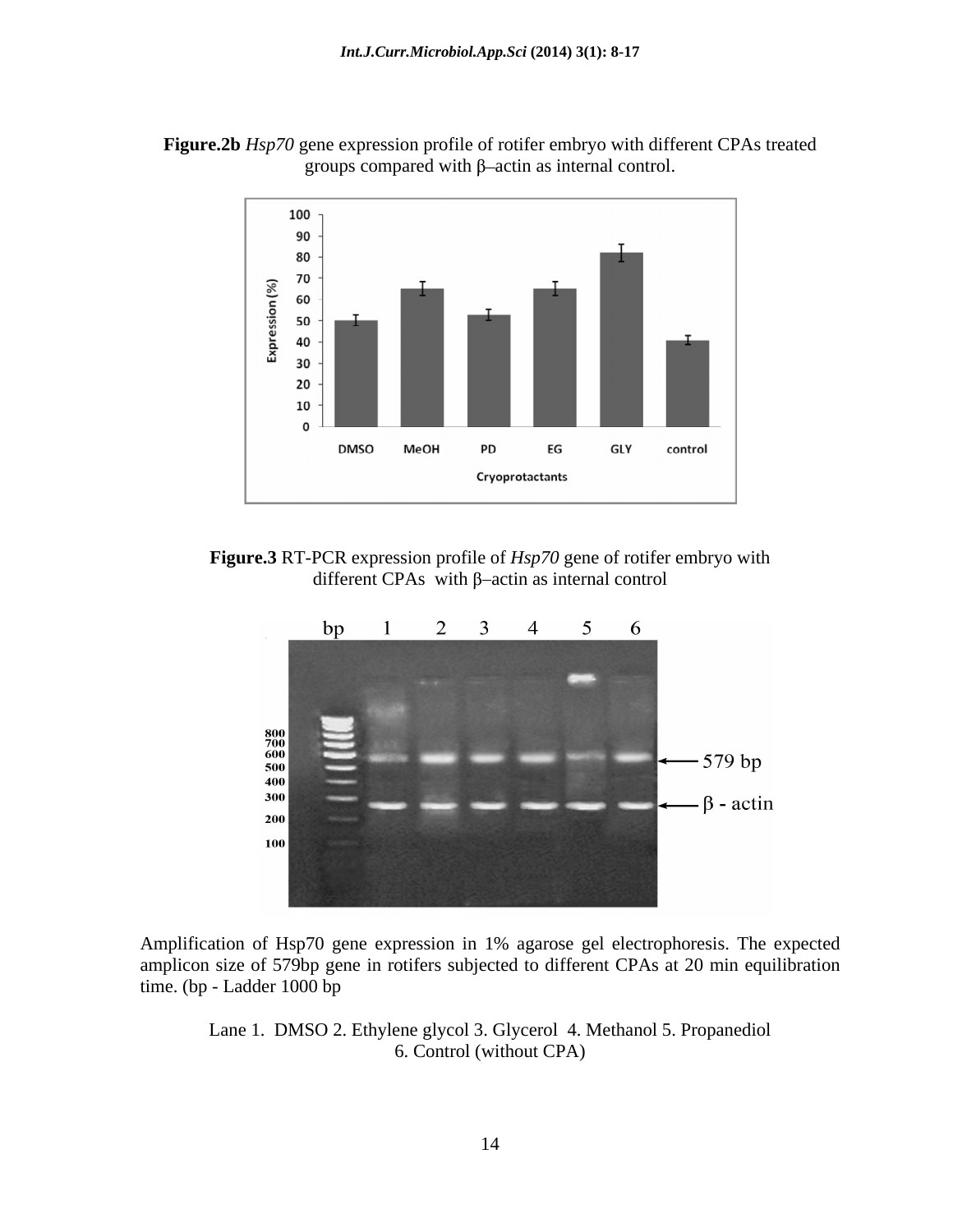In conclusion, the results obtained in the aqueous solvents. Biotechnol. present study gives us a strong evident that Bioeng., 68: 339-344. CPA and their concentrations are very crucial in order to obtain high recovery rate. On the other hand, the present of microgram quantities of protein investigation revealed minimal expression of HSP70 in rotifers exposed to methanol and DMSO compared to other treated groups. Thus, stress protein expression can be used as biomarkers for selection of suitable CPAs for embryo preservation. population. Environ. Toxicol. 98, 385-<br>This study could serves as platform for the 390. cryobiologist to employ and adopt a Chen, C. Y., R. B. Sillett and Whittemore, protocol for an effective cryopreservation of any biological samples. Further, this study certainly would have revolutionary impact not only in preservation of 218-222. endangered species but also to retain and Cochrane, B.J., R. B. Irby and Snell, T.W. nurish the genetic resources. 1991. Effect of copper and tributyltin

Financial assistance from DST, Damien, M., A.A.Luciano and Peluso. J.J. Government of India (SR/SO/As-03/2003) and UGC- DRS-II are gratefully pH and developmental potential of acknowledged. Thanks to Dr. V. Murugan mouse zygotes independently of (late) GE Lab Anna University for his volume change. Hum Reprod 5:212– (late) GE Lab, Anna University for his assistance in molecular studies.

- Arakawa, T., Carpenter, J.F., Y. A. Kita and Crowe, J.H. 1990. The basis for toxicity of certain cryoprotectants: A hypothesis. Cryobiology 27: 401–415.
- Baust, G and Morrissey, R.E. 1977. baseline levels of mercury, hsp /0 and hsp of low temperature hsp 60 in subsistence fish from the
- Bedding, S., R. Berghan and Lubzens, E. amictic eggs of the rotifer, *Brachionus plicatilis*. Aquaculture. 251, 265. Penetrating C<sub>1</sub><br>https://www.com/2000. DNE, 6(11) 1-9
- Bonner, G and A.M. Klibanov. 2000. UNE, 0(11) 1-9<br>Structural stability of DNA in non Fahy, G.M. 1984. Cryoprotectant toxicity -

aqueous solvents. Biotechnol. Bioeng., 68: 339-344.

- Bradford, M. B. 1976. A rapid and sensitive method for the quantification of microgram quantities of protein utilizing the principle of protein-dye binding. Anal. Biochem. 72, 248-254.
- Cecchine, G and Snell, T.W. 1999. Toxicant exposure increase threshold food levels in freshwater rotifer population. Environ. Toxicol. 98, 385- 390.
- F. 1999. Molecular and demographic measures of arsenite stress in *Daphnia pulex*. Hydrobiologia. 401, 218-222.
- **Acknowledgement**  Biochem. Physiol. Pharmacol. Toxicol. on stress protein abundance in the rotifer *Brachionus plicatilis.* Comp. Endocrinol. 98, 385-390.
	- Damien, M., A.A.Luciano and Peluso. J.J. 1990. Propanediol alters intracellular zygotes independently of volume change. Hum Reprod 5:212 216.
- **References** Species- and tissue-specific synthesis Dietz, T.J and Somero, G.N. 1993. patterns for heat shock proteins Hsp70 and Hsp90 in several marine teleost fishes. Physiol. Zool. 66, 863-880.
	- Strategies of low temperature and in subsistence its in from the adaptation, Proc. Int. Congr. Entomol. Yukon - Kuskokwim delta region of 15, 173-184. Alaska. Comp. Biochem. Physiol. Duffy, L.K., E. Scofield., T. Rodgers and Bowyer, R.T. 1999. Comparative baseline levels of mercury, hsp70 and hsp60 in subsistence fish from the Yukon - Kuskokwim delta region of Toxicol. Pharmacol. 124, 181-186.
	- 2000. Long term preservation of Edyla, A and Szurek.  $2011$ . Comparison Edyta, A and Szurek. 2011. Comparison avoidance of Toxicity of Penetrating Cryoprotectants. PLoS ONE, 6(11) 1-9
		- Fahy, G.M. 1984. Cryoprotectant toxicity -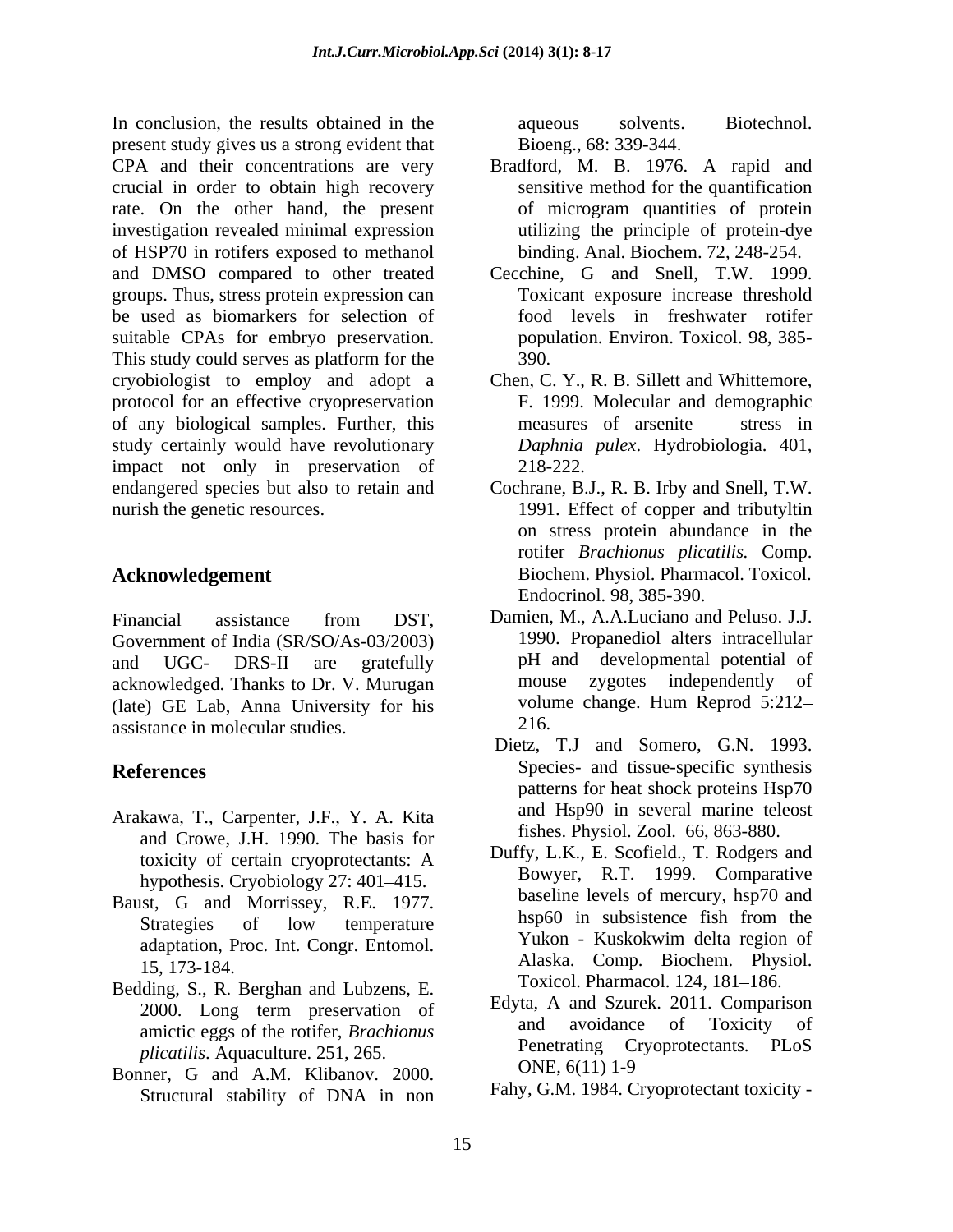Biochemical or osmotic?. CryoLetters

- Fahy, G. M., D.R. MacFarlane, C.A.
- Hirayama, K. and Kusano, T. 1972. Lindquist, S. 1986. The heat-shock of rotifers for its mass culture. II. population growth of rotifer. Bull. Jap.
- Huang, J.Y.J., Chen, H.Y., S.L.Tan and stress and cryoprotectant toxicity on 312.
- Iwama, G.K., M.M. Vijayan, R.B. Forsyth Parez, M.E.C., H. Kurokura and Kasahara,
- Janz, D.M., M.E. McMaster, K.R. 1997. Elevated ovarian follicular white sucker exposed to bleached kraft
- Kaneko, G., S. Kinoshita, T. Yoshinaga,
- Karran G and M. Legge. M. 1996. Non-
- King, C.E., H.B. Bayne, T.K. Cannon and King, A.E. 1983. Cryopreservation of
- 

5: 79 90. freezing and thawing. Cryobiology. 3, survival of rotifer Philodena after 392-399.

- Angell and Merryman, H.T. 1984. Laemmli, U.K. 1970. Cleavage of Vitrification as an approach to structural proteins during the assembly cryopreservation. Cryobiology. 21, of the head of bacteriophage T4. 407-426. Nature, 27, 680-685. Laemmli, U.K. 1970. Cleavage
- Fundamental studies on the physiology response. Annu. Rev. Biochem. 55, Lindquist, S. 1986. The heat-shock 1151–1191.
- Influence of water temperature on Meryman, H.T., R.J. Williams and Soc. Sci. Fish. 38, 1357 – 1363. The from "solution effects" and its Chian. R.C. 2006 Effects of osmotic cryoprotectants. Cryobiology. 14, 287- Douglas, M.S.J. 1997. Freezing injury from "solution effects" and its prevention by natural and artificial 312.
- mouse oocyte fertilization and Newton, S. S and Subramoniam. T. 1996. subsequent embryonic development in Cryoprotectants toxicity in penaeid vitro. Cell Preserv Technol 4: 149 prawn embryos. Cryobiology, 33: 172- 160. 177. 177.
- and Ackerman, P.A. 1999. Heat shock S. 1988. Embryonic development of proteins and physiological stress in amictic eggs of a rotifer *Brachionus*  fish, Am. Zool. 39, 901 909. *plicatilis*. J. Fac. Appl. Biol. Sci. 27, 93-99.
- Munkittrick and Van Der Kraak, G. Pedro ,P.B., Yokoyama, E., Zhu, S.E., N. apoptosis and HSP70 expression in Permeability of mouse oocytes and pulp mill effluents. Toxicol. Appl. stages to five cryoprotectants. J Pharm. 147, 391–398. Reprod Dev 51: 235–246. and Valdez, D.M. 2005. embryos at various developmental Reprod Dev 51: 235–246.
- K. Tsukamoto and Watabe, S. 2002. rotifers, biology and taxonomy. In: Changes in expression patterns of Elster, H. J and W. Ohle (Eds), Die stress protein genes during population Binnengewässer. E. Schweizergrowth of the rotifer *Brachionus*  bart sche Verlagsbuchhandlung 146. Ruttner-Kolisko, A. 1974. Plankton Binnengewässer. E. Schweizer-
- *plicatilis*. Fish. Sci*.* 68, 1317 1323. Shaluei, F., Reza Imanpoor, M., Shabani. enzymatic formation of formaldehyde Effect of different concentrations of in mouse oocyte freezing mixtures. Human Reprod. 11: 2681–2686. cryoprotectants on the hatching rate of A., M. Hossein and Esfahani. N. 2013. permeable and non-permeable goldfish (*Carassius auratus*) embryos. Asian Pac. J. Reprod.. 2(3): 185-188
- monogonont rotifer, Hydrobiologia. Spikings, E., Zampolla, T., Rawson.D., 104, 85-88. Y.Wang and Zhang T. 2012. Effect of Koehler, J. K. 1967. Studies on the methanol on mitochondrial